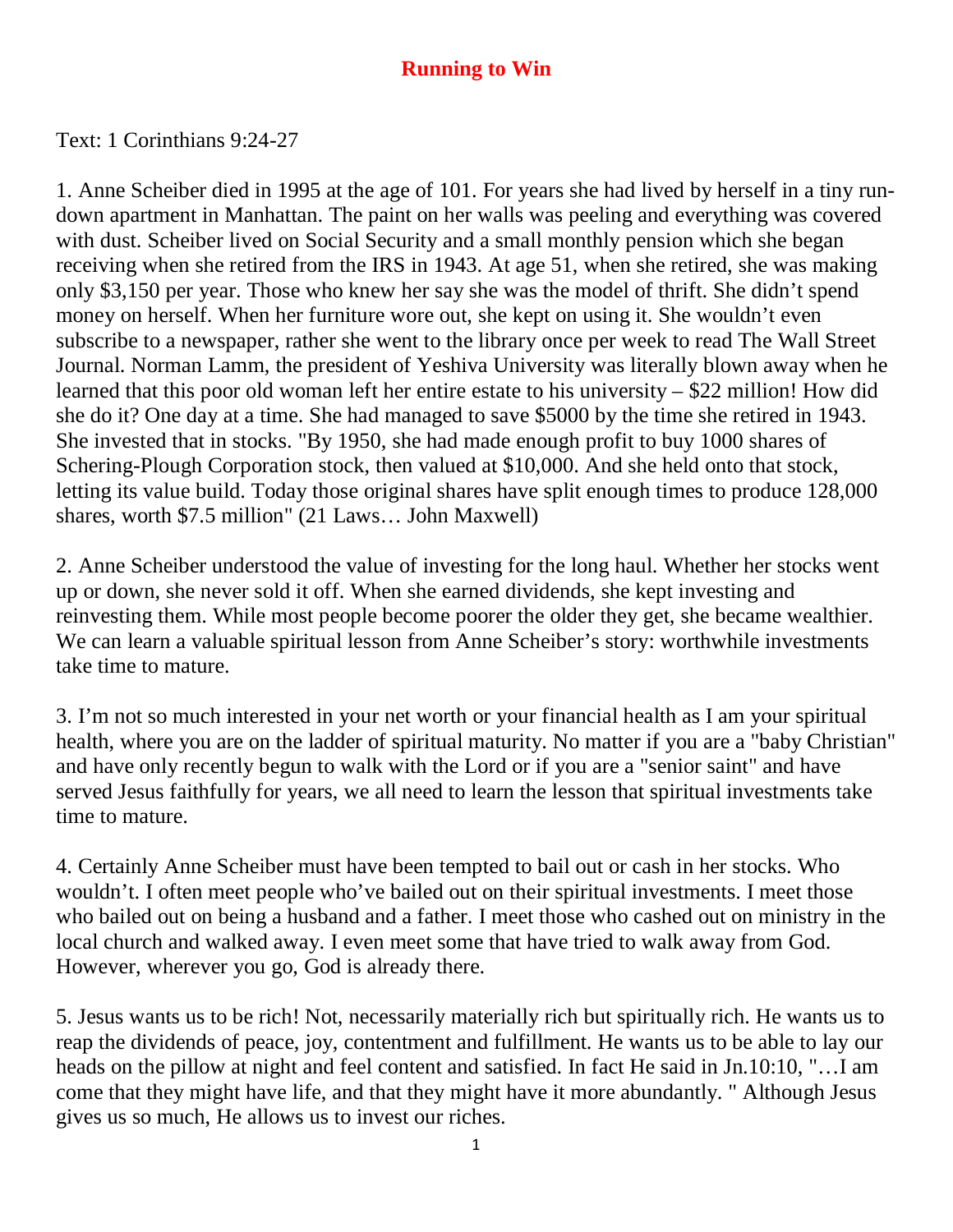A. Remember the story of the rich young ruler? Jesus gave him an investment strategy in Mk.10:21, "sell whatsoever thou hast, and give to the poor, and thou shalt have treasure in heaven: and come, take up the cross, and follow me."

B. He said in Mt.6:19-20, "Lay not up for yourselves treasures upon earth, where moth and rust doth corrupt, and where thieves break through and steal: "

C. In 1 Cor.3, we see the analogy of Jesus as the foundation of our lives and we must build on Him. Some build with temporary perishable materials and some build with eternal, imperishable materials

6. I've titled this message "Running to Win" because the Apostle Paul must have been a sports fan. He always opened the paper to the sports page first. As he shares the truths of long-term spiritual investments, he uses sports metaphors. In the process he describes three qualities of long-term spiritual investors, three qualities of those who live the abundant life.

## **I. Quality #1 is Determination (vv.24-25).**

A. Life is Like a Race.

1. Paul asks, "Know ye not that they which run in a race run all, but one receiveth the prize? " Life is like a race. Sometimes it's a "rat race." Sometimes its uphill, sometimes it's downhill.

2. The race of life is a marathon, not a sprint. Big dividends come from long-term investments. Marathons are not won in a day. We have to have daily determination.

3. Notice v.24 Here's my translation, "In the race of life, some win and some lose." Some achieve great things for God, some live for themselves. Some find fulfillment, some live with what might have been. A poem says, "Of all the words of tongue and pen the saddest are 'It might have been.'"

B. Some Run to Win, Some just Run.

1. Paul says only "one receives the prize" so "run in such a way that you may obtain it." Literally this phrase translates "Run in such a way that you may win."

2. What does it mean to "one receiveth the prize" or win in this Christian race? What does it mean to have a long-term investment? Note v.25 "Now they do it to obtain a corruptible crown; but we an incorruptible.

3. In Paul's day, the prize for the winner of a race in the Olympic or Isthmian games was a garland wreath or "crown." This was the symbol of a champion. Winners were widely recognized and given large rewards (this was before professional endorsement deals!).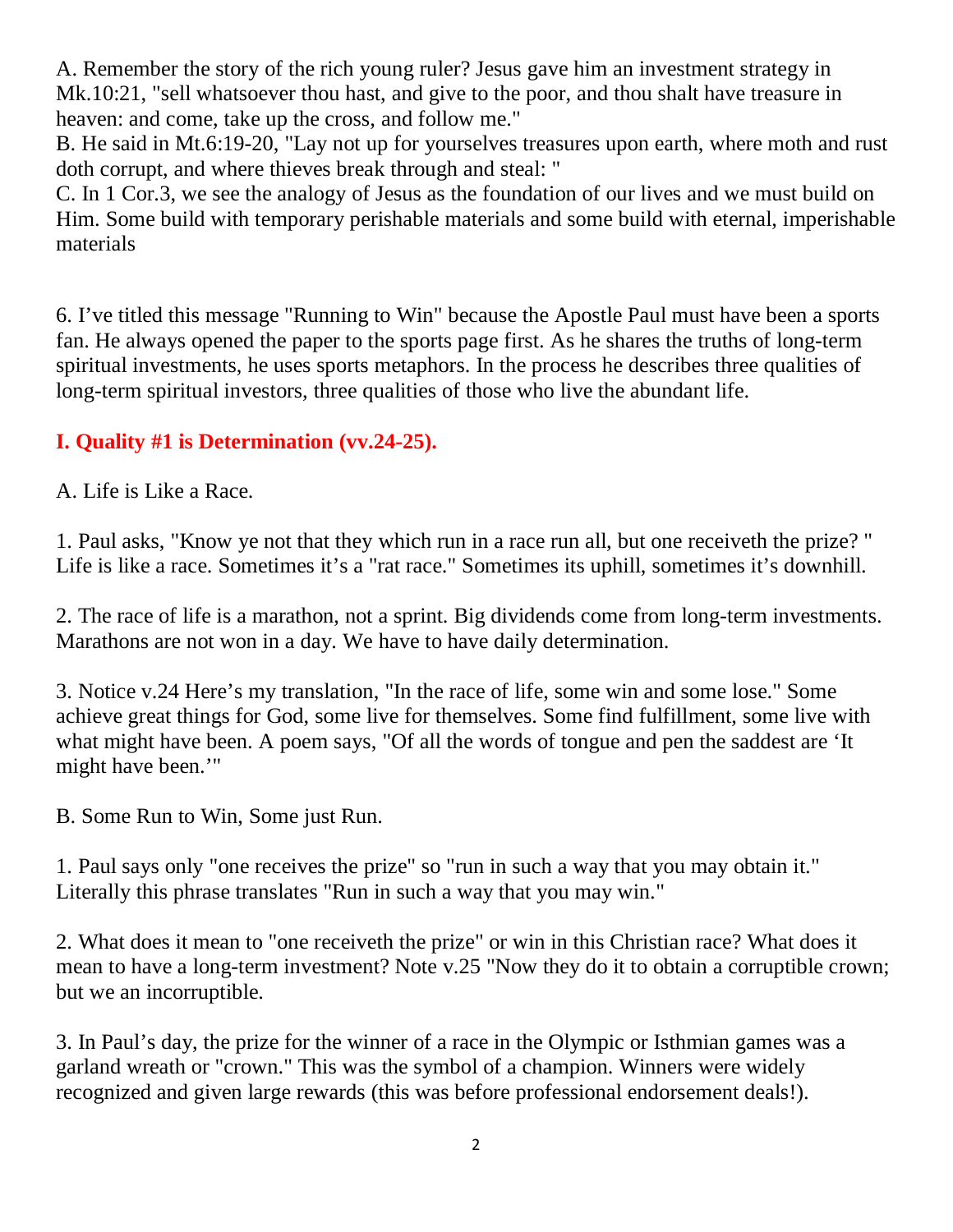4. We run in order to receive an "incorruptible crown." In salvation, we have eternal life. However in running the race to win we obtain what 2 Tim.4:8 describes as a "crown of righteousness, which the Lord, the righteous judge, shall give me at that day:"

5. The big difference in our race and those on the track is that every Christian can win. Every Christian who has the right strategy and practices self-discipline can win.

C. Determination makes all the Difference.

1. One of the world's great tragedies is a person who possesses great abilities and potential but just drifts through life because he has no ambition, no drive, no determination. He just settles for mediocrity.

2. If you could describe the Apostle Paul in one word that word would be "determination." He didn't just live his life, he attacked it. He sold out totally to Jesus.

3. Paul was determined to be a winner. He was determined to make wise investments of his time, abilities and resources. At the end of his life, he said in 2 Tim.4:7, " I have fought a good fight, I have finished my course, I have kept the faith: "

## **II. Quality #2 is Direction (v.26).**

A fellow pulled his car over to ask an old man how far it was to a certain town. The old man said, "Well, sonny, if you keep going the way you're headed, it's about 25,000 miles. But if you turn around, it's about three miles." We need to have direction in life.

A. To Invest is not enough We must make Wise Investments.

1. Anne Scheiber could have invested her nest egg unwisely and died penniless. She became wealthy because she wisely invested her resources.

2. Paul says we are to run "not as uncertainly;" Changing the metaphor to boxing, he said, "so fight I, not as one that beateth the air: " In vv.19-23, Paul states his life goal is to win as many people as possible to Christ. He had direction, a purpose or a goal. What an example.

3. Whether it is the world of financial investing, running a race or fighting a round or living for Christ we need direction, sound strategies and sound planning.

B. Two Strategies to Keep Us going the Right Direction (Heb.12:1-2; Mt.9:36-38).

1. Lay aside distracting sin. Heb.12:1 tells us to "let us lay aside every weight, and the sin which doth so easily beset us," We all have sins that weigh us down and keep us from being who God wants us to be.